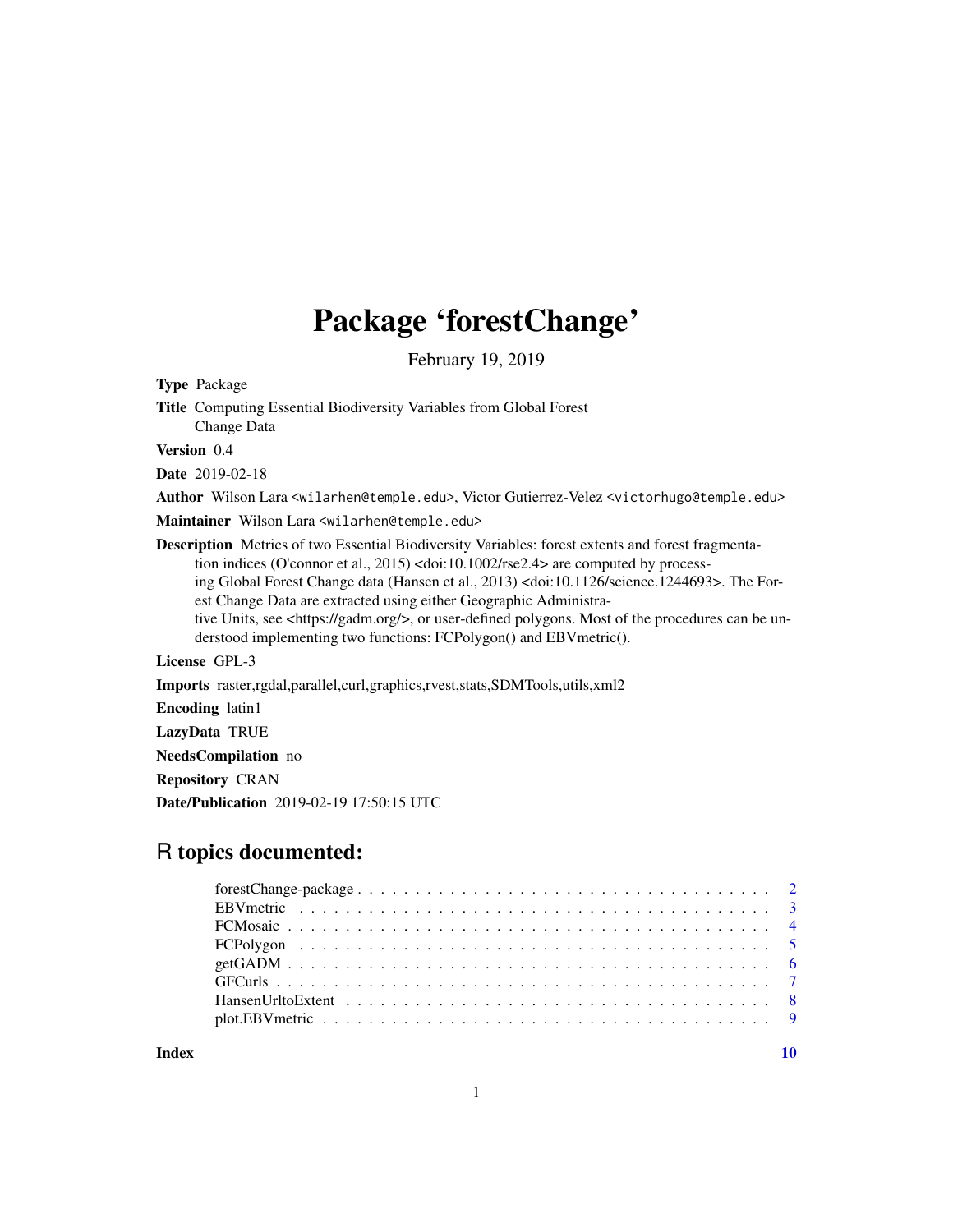<span id="page-1-0"></span>

## Description

Metrics of two Essential Biodiversity Variables: forest extents and forest fragmentation indices (O'connor et al., 2015) <doi:10.1002/rse2.4> are computed by processing Global Forest Change data (Hansen et al., 2013) <doi:10.1126/science.1244693>. The Forest Change Data are extracted using either Geographic Administrative Units, see <https://gadm.org/>, or user-defined polygons. Most of the procedures can be understood implementing two functions: FCPolygon() and EBVmetric().

## Details

The DESCRIPTION file:

|       | Package:<br>forestChange                                                                                                                   |  |
|-------|--------------------------------------------------------------------------------------------------------------------------------------------|--|
|       | Package<br>Type:                                                                                                                           |  |
|       | omputing Essential Biodiversity Variables from Global Forest Change Data<br>Title:                                                         |  |
|       | Version:<br>0.4                                                                                                                            |  |
| Date: | 2019-02-18                                                                                                                                 |  |
|       | Author:<br>Wilson Lara <wilarhen@temple.edu>, Victor Gutierrez-Velez <victorhugo@temple.edu></victorhugo@temple.edu></wilarhen@temple.edu> |  |
|       | Maintainer: Wilson Lara <wilarhen@temple.edu></wilarhen@temple.edu>                                                                        |  |
|       | Description: Metrics of two Essential Biodiversity Variables: forest extents and forest fragmentation indices (O'connor et al              |  |
|       | License: GPL-3                                                                                                                             |  |
|       | Imports: raster,rgdal,parallel,curl,graphics,rvest,stats,SDMTools,utils,xml2                                                               |  |
|       | Encoding: latin1                                                                                                                           |  |
|       | LazyData: TRUE                                                                                                                             |  |

Index of help topics:

| EBVmetric            | EBV metric                                      |
|----------------------|-------------------------------------------------|
| FCMosaic             | Forest-Change Mosaic                            |
| FCPolygon            | Forest-Cover Polygon                            |
| GFCurls              | URLs of GFC                                     |
| HansenUrltoExtent    | Extents in GFC links                            |
| forestChange-package | Computing Essential Biodiversity Variables from |
|                      | Global Forest Change Data                       |
| getGADM              | Get Geographic Adminitrative Unit               |
| plot.EBVmetric       | EBV-metric plot                                 |
|                      |                                                 |

Maintainer: Wilson Lara <wilarhen@temple.edu>

#### Author(s)

Wilson Lara <wilarhen@temple.edu>, Victor Gutierrez-Velez <victorhugo@temple.edu>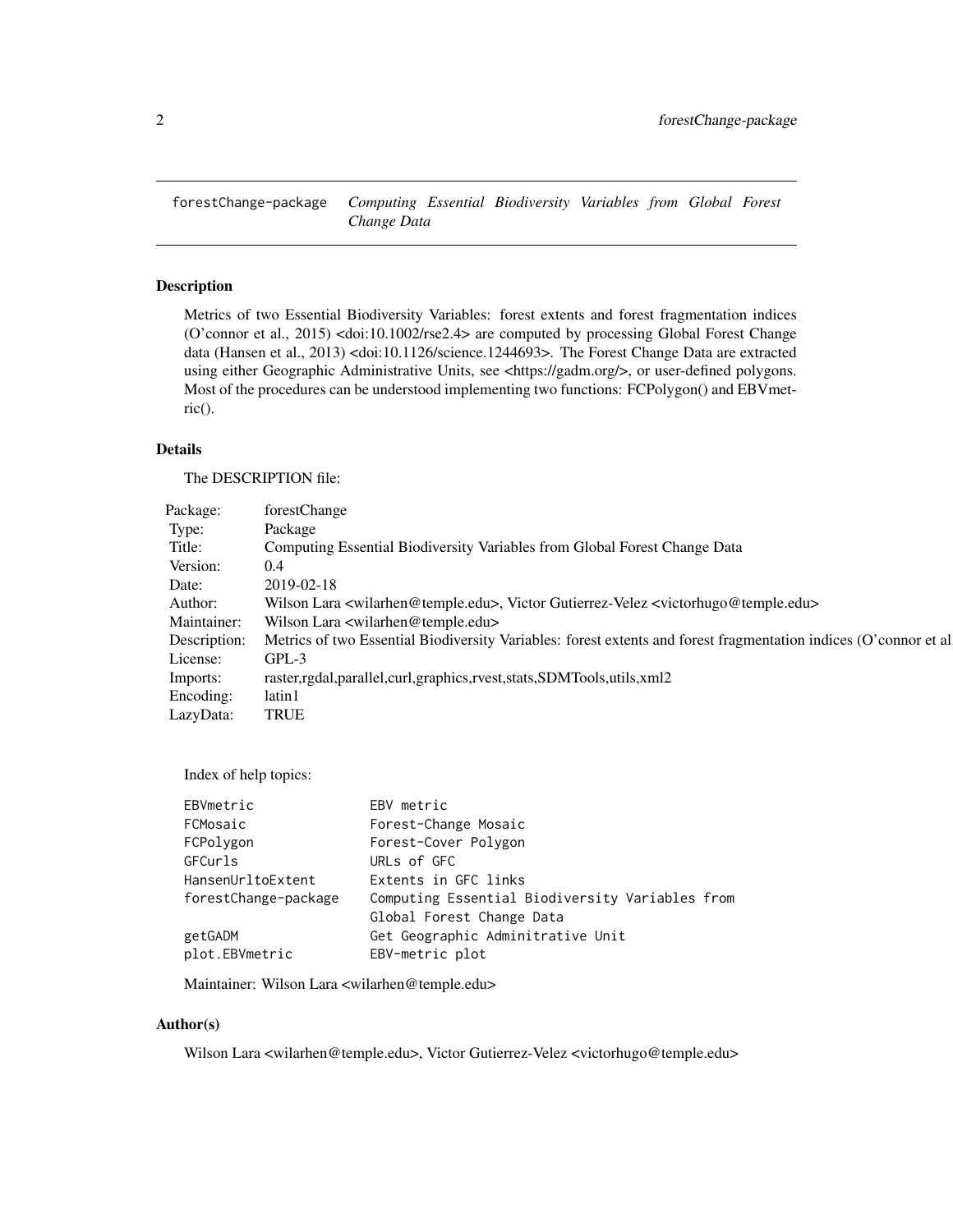<span id="page-2-1"></span><span id="page-2-0"></span>

#### Description

This function can compute metrics of two Essential Biodiversity Variables (EBV metrics): forest extents and forest fragmentation indices using Global Forest Change data (GFC).

#### Usage

```
EBVmetric(tc, met = "forest.ext", year = 0, perc = 80)
```
#### Arguments

| tc   | RasterStack. GFC layers such as that produced by FCPolygon.                                                   |
|------|---------------------------------------------------------------------------------------------------------------|
| met  | character. Name of a EBV metric, see Details section. Partial matching is<br>supported. Default 'forest.ext'. |
| year | numeric. A year in the interval $0-17$ (or 2000-2017). Default $0$ .                                          |
| perc | numeric. Minimum percentage of canopy closure per grid cell in tc. Default<br>80.                             |

## Details

Diverse EBV metrics are supported: forest extents 'forest.ext' (km^2), fractal-dimension indices 'frac.dim.index' (dimensionless), and other values in [PatchStat](#page-0-0). The GFC are masked twice. The first mask filters values which are equal or greater than perc. The second mask subtracts those values in the 'treecover2000' raster which correspond to values in the 'lossyear' raster, spanning from 2000 to year. Surfaces of the median pixels are computed supposing long/lat coordinates, see [area](#page-0-0).

#### Value

ts. EBV metric.

#### Author(s)

Wilson Lara <wilarhen@temple.edu>, Victor Gutierrez-Velez <victorhugo@temple.edu>

#### References

O'Connor, B., Secades, C., Penner, J., Sonnenschein, R., Skidmore, A., Burgess, N. D., & Hutton, J. M. (2015). Earth observation as a tool for tracking progress towards the Aichi Biodiversity Targets. Remote sensing in ecology and conservation, 1(1), 19-28.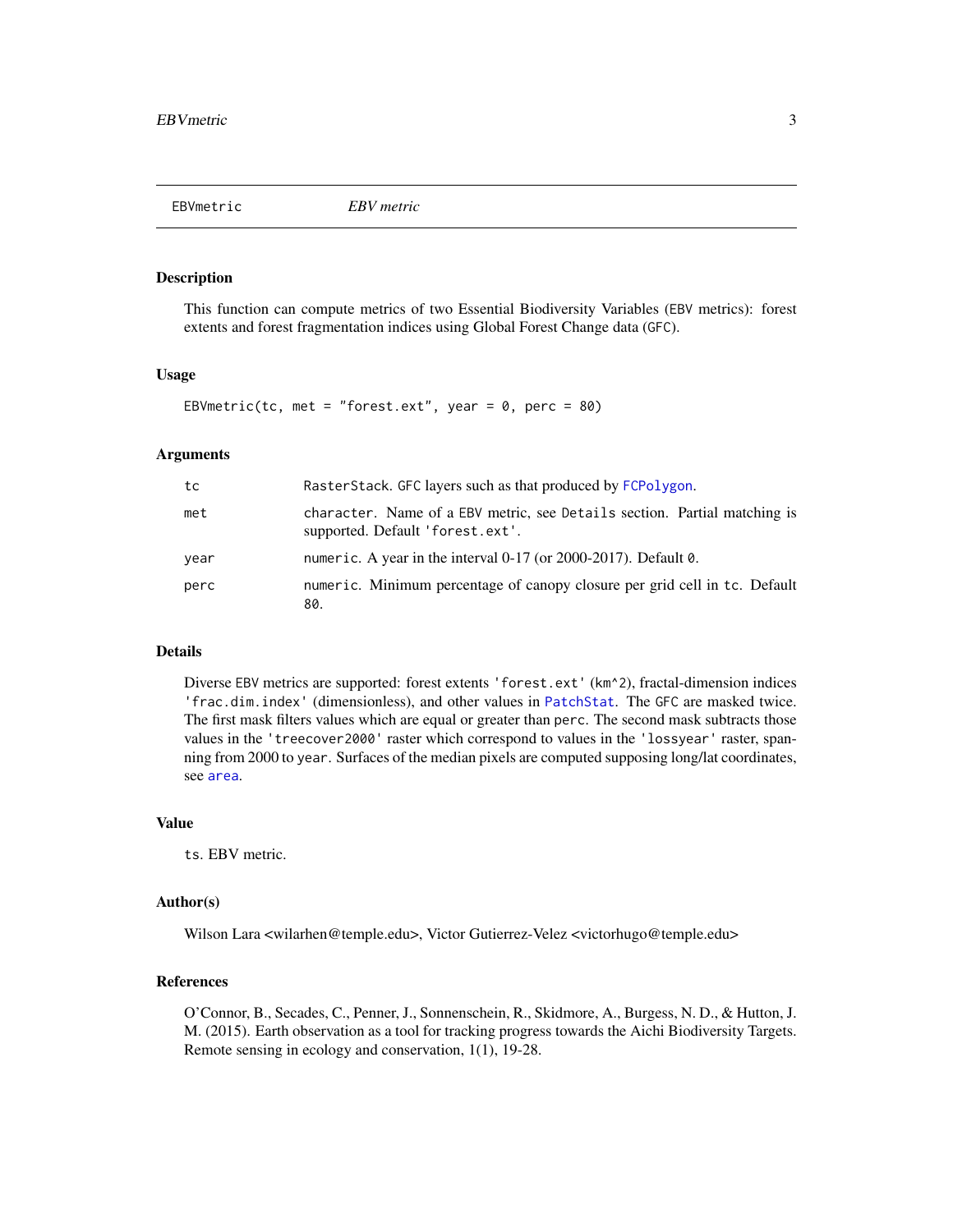## Examples

```
EBVmetric(NULL)
## Lets change mpio = NULL by a GADM unit: e.g., the municipality
## of 'Uribia' in Colombia and compute fractal dimensions from
## year 10 to year 17:
 mpio <- 'Uribia'
 gadm <- FCPolygon(mpio, level = 2)
 smet <- EBVmetric(gadm, met = 'frac', year = 10:17)
 plot(smet)
```
<span id="page-3-1"></span>

| FCMosaic |  |
|----------|--|
|          |  |

 $Forest-Change Mosaic$ 

## Description

This function tests whether two adjacent layers of GFC can be bounded together using partial matching over the names of the layers. If this is possible then [mosaic](#page-0-0) is implemented.

#### Usage

FCMosaic(rst = NULL, lyrs = c("treecover2000", "lossyear"), multicore = TRUE)

#### Arguments

| rst       | list or NULL. List of GFC layers. If NULL then the other arguments are ignored<br>and the function returns NULL.              |
|-----------|-------------------------------------------------------------------------------------------------------------------------------|
| lyrs      | character. Strings matching layers in a google api used to download GFC lay-<br>ers. Default 'treecover2000', and 'lossyear'. |
| multicore | logical. Use parallel execution. Default TRUE. Ignored in Windows machines.                                                   |

#### Details

The function is implemented by [FCPolygon](#page-4-1) to cut GFC data.

#### Value

list of rasters.

#### Author(s)

Wilson Lara <wilarhen@temple.edu>, Victor Gutierrez-Velez <victorhugo@temple.edu>

## Examples

## Printing NULL output: FCMosaic(NULL)

<span id="page-3-0"></span>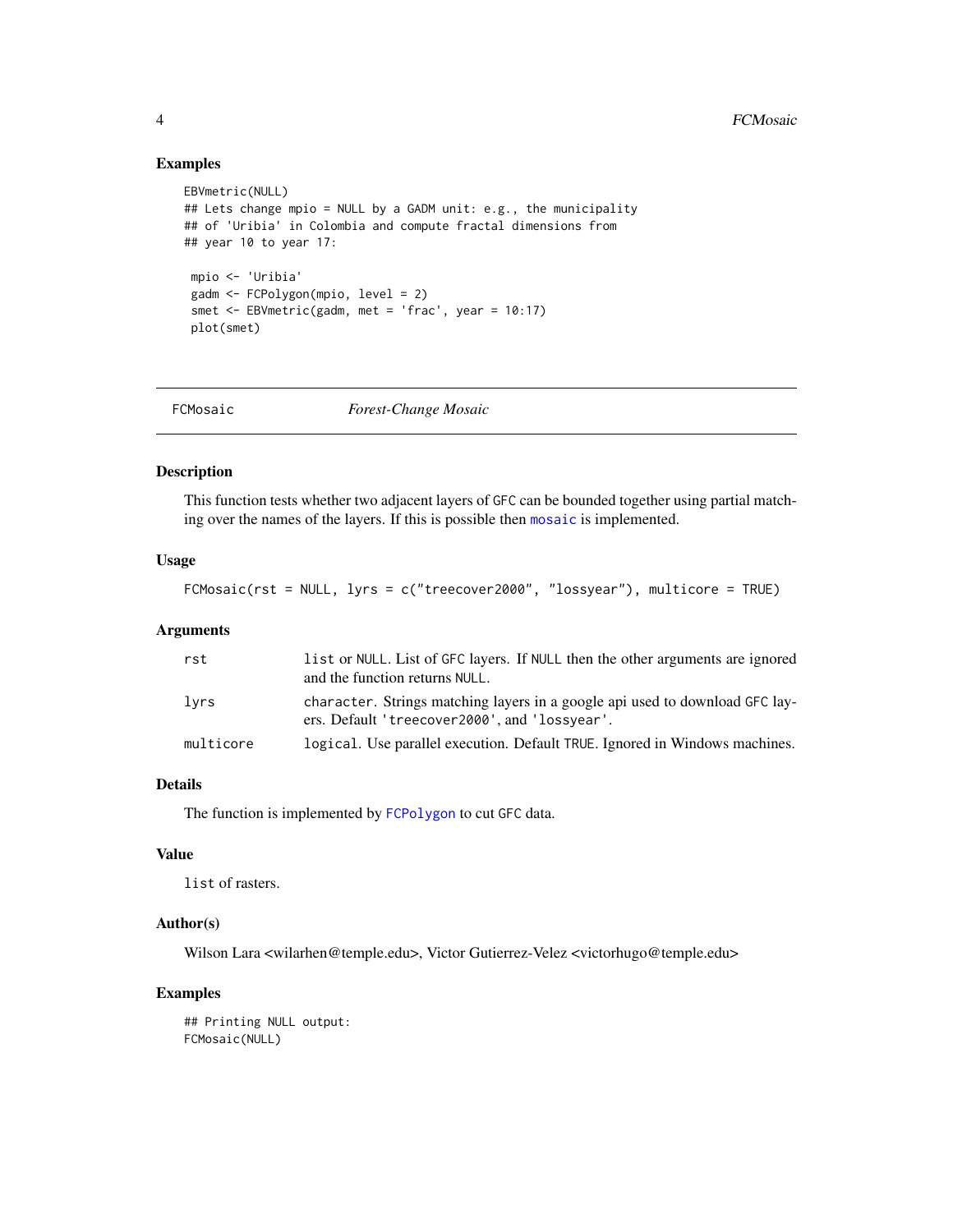<span id="page-4-1"></span><span id="page-4-0"></span>

## Description

This function can crop layers of Global Forest Change (GFC) using either Geographic Administrative Units (GADM) or other user-defined polygons.

#### Usage

```
FCPolygon(pol = NULL, lyrs = c("treecover2000", "lossyear"),
   multicore = TRUE, ...
```
#### Arguments

| pol        | SpatialPolygonsDataFrame, character or NULL. A spatial-data polygon, the<br>name of a GADM, or such a name plus its corresponding higher-level unit. If NULL<br>then a list of GADM units is printed. |
|------------|-------------------------------------------------------------------------------------------------------------------------------------------------------------------------------------------------------|
| lyrs       | character. Strings matching layers in a google api used to download links of<br>GFC. Default 'treecover2000', and 'lossyear'.                                                                         |
| multicore  | logical. Use parallel execution. Default TRUE. This is ignored in Windows<br>machines.                                                                                                                |
| $\ddots$ . | Additional arguments in getGADM other than 'unit.nm'. These could be 'level'<br>and/or 'country'.                                                                                                     |

#### Details

The GADM are imported using the in-package [getGADM](#page-5-1). Links to the data sets are obtained using the in-package [GFCurls](#page-6-1). Geographic extents in both the GADM and the GFC are intersected using the package function [HansenUrltoExtent](#page-7-1). Common areas between GFC and GADM are cropped using two functions of the [raster](#page-0-0) package: [crop](#page-0-0) and [rasterize](#page-0-0). Depending on localization of the GADM unit, several GFC layers by data type might be required. This is done implementing the in-package [FCMosaic](#page-3-1). This function could be memory demanding if the extents of the polygons used to cut the GFC are big (30,000 km^2). For these cases, machines with RAM of 8 GB or greater should be used. In unix-alike systems, the package can implement parallel execution, see [parallel](#page-0-0) package.

#### Value

list of rasters or set of GADM units

#### Author(s)

Wilson Lara <wilarhen@temple.edu>, Victor Gutierrez-Velez <victorhugo@temple.edu>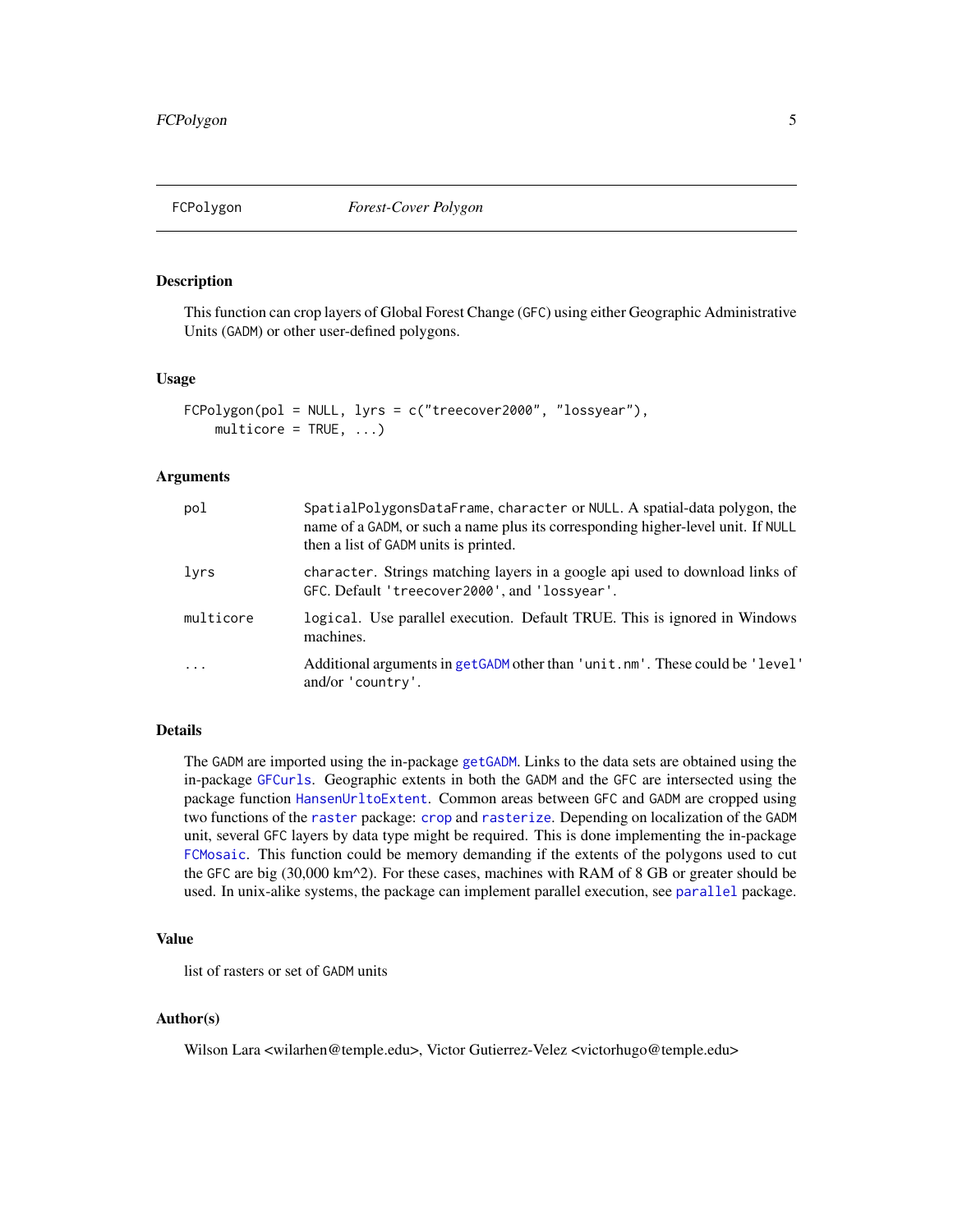#### <span id="page-5-0"></span>References

Hansen, M. C., Potapov, P. V., Moore, R., Hancher, M., Turubanova, S. A. A., Tyukavina, A., ... & Kommareddy, A. (2013). High-resolution global maps of 21st-century forest cover change. science, 342(6160), 850-853.

#### Examples

## A list of departments of Colombia is printed:

```
dep <- FCPolygon(level = 1)
head(dep)
```

```
## Two adjacent layers of GFC must be bounded together before cropping
## the GFC data using the boundaries of the the municipality of
## 'Cumaribo' in Colombia. This is automatically developed by
## FCPolygon:
```

```
cumariboArea <- FCPolygon(pol = 'Cumaribo')
```

```
## The name 'Mosquera' matchs two municipalities of Colombia. A
## corresponding department should be specified in the argument 'pol'
## of FCPolygon:
```

```
mosquera <- FCPolygon('Mosquera')
mosqueraNarinho <- FCPolygon(pol = c('Mosquera','Narino'))
```

```
getGADM Get Geographic Adminitrative Unit
```
#### Description

This function is a wrapper of [getData](#page-0-0) used to import levels in Geographic Administrative Units (GADM).

#### Usage

```
getGADM(unit.nm = NULL, level = 2, country = "COL")
```
#### Arguments

| unit.mm | character or NULL. A name in the administrative units (e.g. municipalities),<br>or the name of the unit plus its corresponding higher-level unit (e.g. depart-<br>ment/state). If NULL then a list of unit names corresponding to 'level' is<br>printed. |
|---------|----------------------------------------------------------------------------------------------------------------------------------------------------------------------------------------------------------------------------------------------------------|
| level   | numeric. A number between zero and two, indicating any of the levels of admin-<br>istrative subdivisions in GADM: 0=country, 1=first level of subdivision,<br>and 2=second level of subdivision).                                                        |
| country | character. ISO code specifying a country. Default 'COL'                                                                                                                                                                                                  |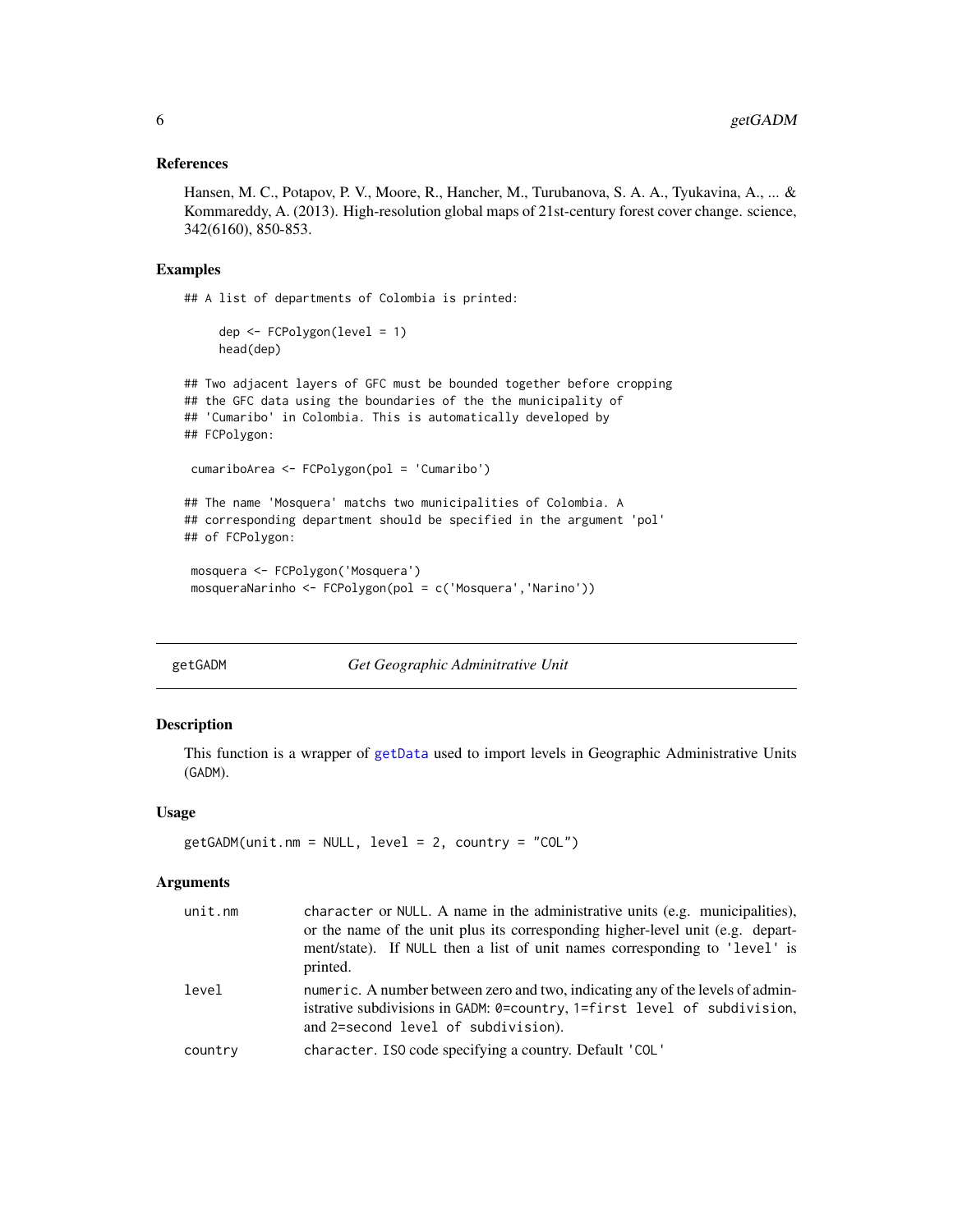#### <span id="page-6-0"></span>GFCurls  $\qquad \qquad$  7

## Value

List of rasters.

## Author(s)

Wilson Lara <wilarhen@temple.edu>, Victor Gutierrez-Velez <victorhugo@temple.edu>

## References

<https://gadm.org/>

## Examples

## Printing municipalities of Colombia:

muni <- getGADM() head(muni)

<span id="page-6-1"></span>GFCurls *URLs of GFC*

## Description

This function retrieves URL lists to layers of Global Forest Change (GFC).

## Usage

```
GFCurls(lyrs = c("treecover2000", "lossyear"), url = NULL)
```
## Arguments

| lyrs | character. Name(s) of the layers. Default 'treecover2000', and 'lossyear'    |
|------|------------------------------------------------------------------------------|
| url  | character. Path to the html file containing the files. Default downloads the |
|      | data from the application programming interface of google, see References.   |

## Value

character vector.

## Author(s)

Wilson Lara <wilarhen@temple.edu>, Victor Gutierrez-Velez <victorhugo@temple.edu>

## References

[https://earthenginepartners.appspot.com/science-2013-global-forest/download\\_v1.5.html](http://earthenginepartners.appspot.com)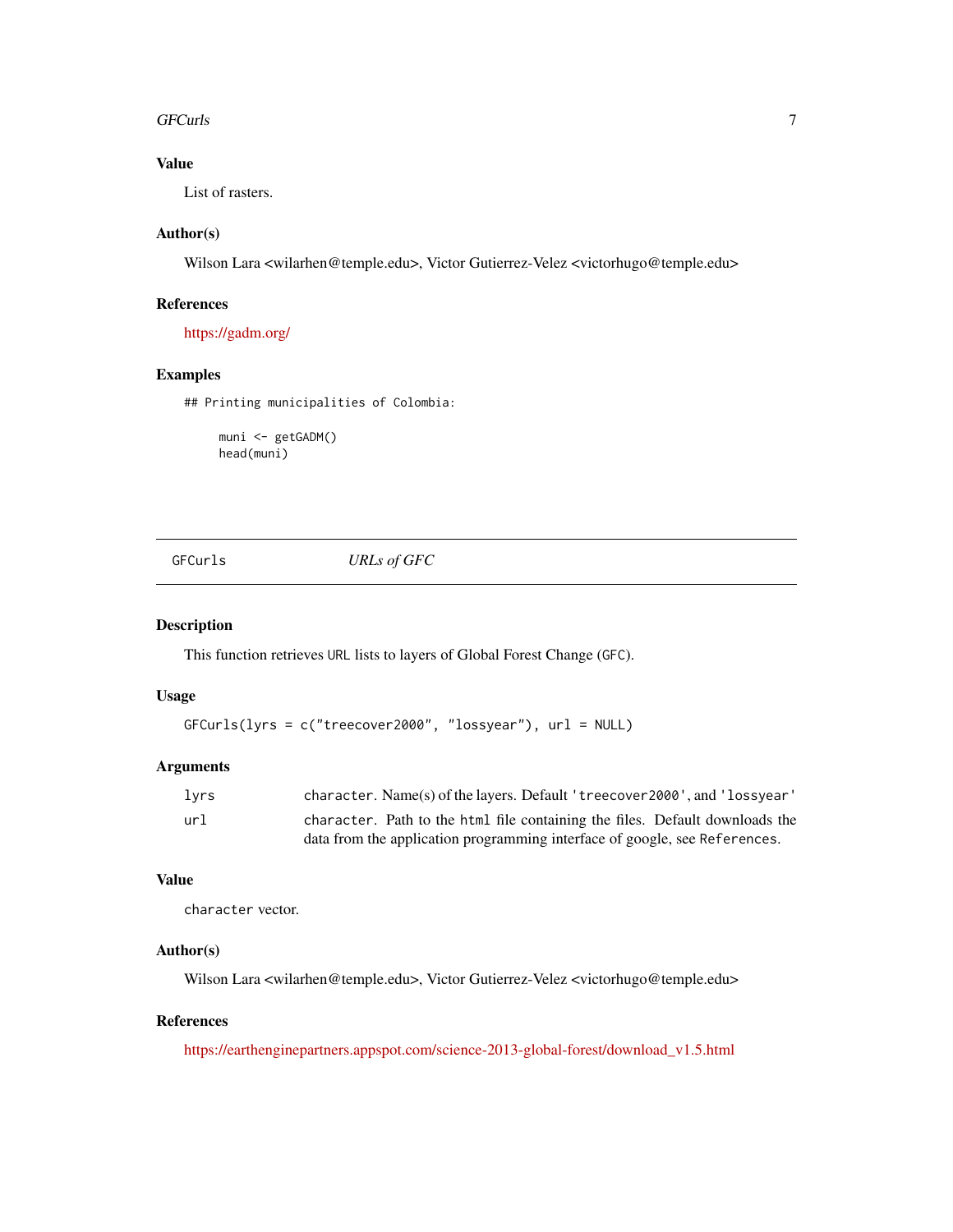## Examples

```
gainLayers <- GFCurls(lyrs = 'gain')
head(gainLayers)
```
<span id="page-7-1"></span>HansenUrltoExtent *Extents in GFC links*

#### Description

This function can extract extents of Global Forest Change data (GFC) using a corresponding URL.

## Usage

```
HansenUrltoExtent(x, path. = "[[:digit:]]{1,3}[N|S|E|W]")
```
## Arguments

|       | character. URL to the GFC such as any of these produced by GFCurls.                |
|-------|------------------------------------------------------------------------------------|
| path. | character. Pattern in the URL to extract the extent. Default extracts the 3 digits |
|       | nearest to any of the cardinal directions: N, S, E, or W.                          |

#### Details

The function is implemented by [FCPolygon](#page-4-1).

## Value

extent.

## Author(s)

Wilson Lara <wilarhen@temple.edu>, Victor Gutierrez-Velez <victorhugo@temple.edu>

## References

[http://earthenginepartners.appspot.com/science-2013-global-forest](http://earthenginepartners.appspot.com)

## Examples

```
urtt <- 'https://storage.googleapis.com/earthenginepartners-hansen/
GFC-2017-v1.5/Hansen_GFC-2017-v1.5_treecover2000_10N_010E.tif'
HansenUrltoExtent(urtt)
```
<span id="page-7-0"></span>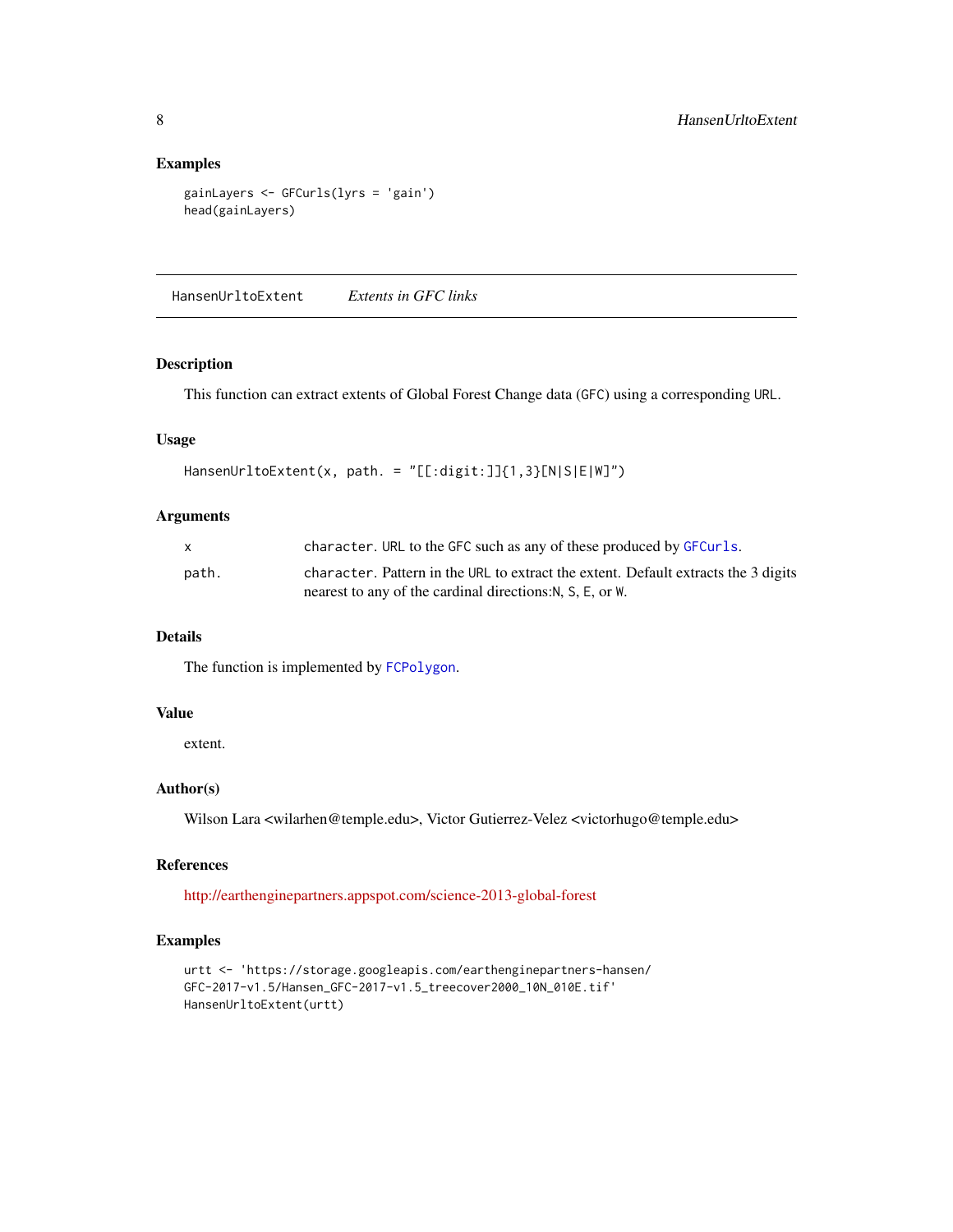<span id="page-8-0"></span>plot.EBVmetric *EBV-metric plot*

## Description

A plot of [EBVmetric](#page-2-1) is printed.

## Usage

## S3 method for class 'EBVmetric'  $plot(x, \ldots)$ 

## Arguments

|   | ts. Time series such as that produced by EBVmetric.                                 |
|---|-------------------------------------------------------------------------------------|
| . | further arguments in plot other than cex. lab, type, xlab, ylab, xaxt, and<br>vaxt. |

## Value

plot.

## Author(s)

Wilson Lara <wilarhen@temple.edu>, Victor Gutierrez-Velez <victorhugo@temple.edu>

#### Examples

```
## Simulating an objec of class EBVmetric
set.seed(1)
areaKm2 <- 1800 - (rnorm(11))
ats <- ts(areaKm2, start = 2000)
class(ats) <- c('EBVmetric', class(ats))
## A plot of the 'EBVmetric' object
plot(ats)
```